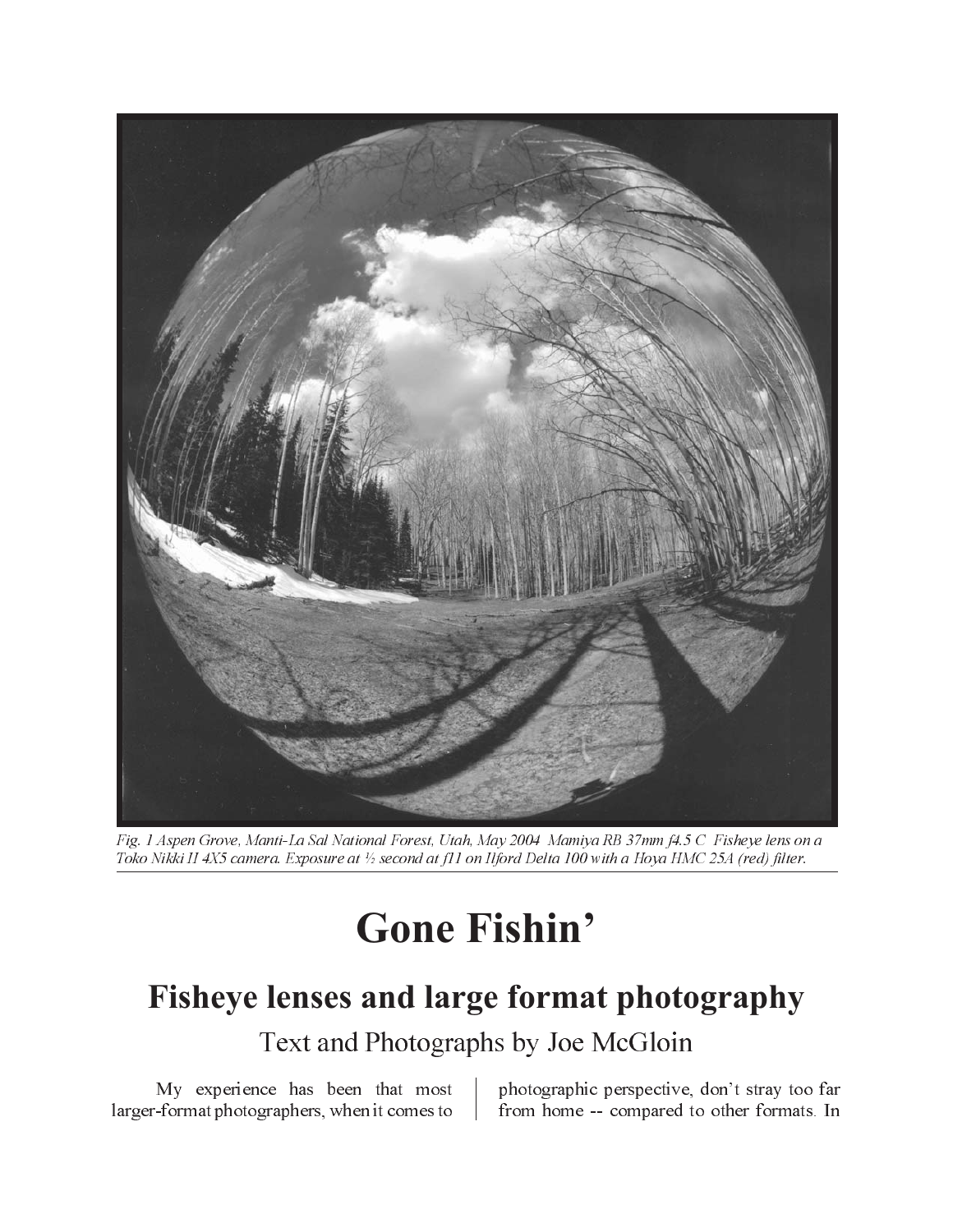

Fig. 2 Aspen Grove, Manti-La Sal National Forest, Utah, May 2004 A full-frame crop from the circular image in Figure 1. Diagonally, it's still a 180-degree fisheye view from corner to corner.

the various 35mm and medium format realms, it's common to see super-wide-angle and super-tele-photo lenses. But, for a variety of reasons, these optics are much less likely to make an appearance in a large-format outfit.

Many large-format users, especially hobbyists and field-camera users get by with only three or four lenses, perhaps a wide-angle  $(90mm)$  to  $105mm$ , a normal  $(150mm)$  to 210mm), and a telephoto (300mm to 360mm). With all of the other essential gear (and the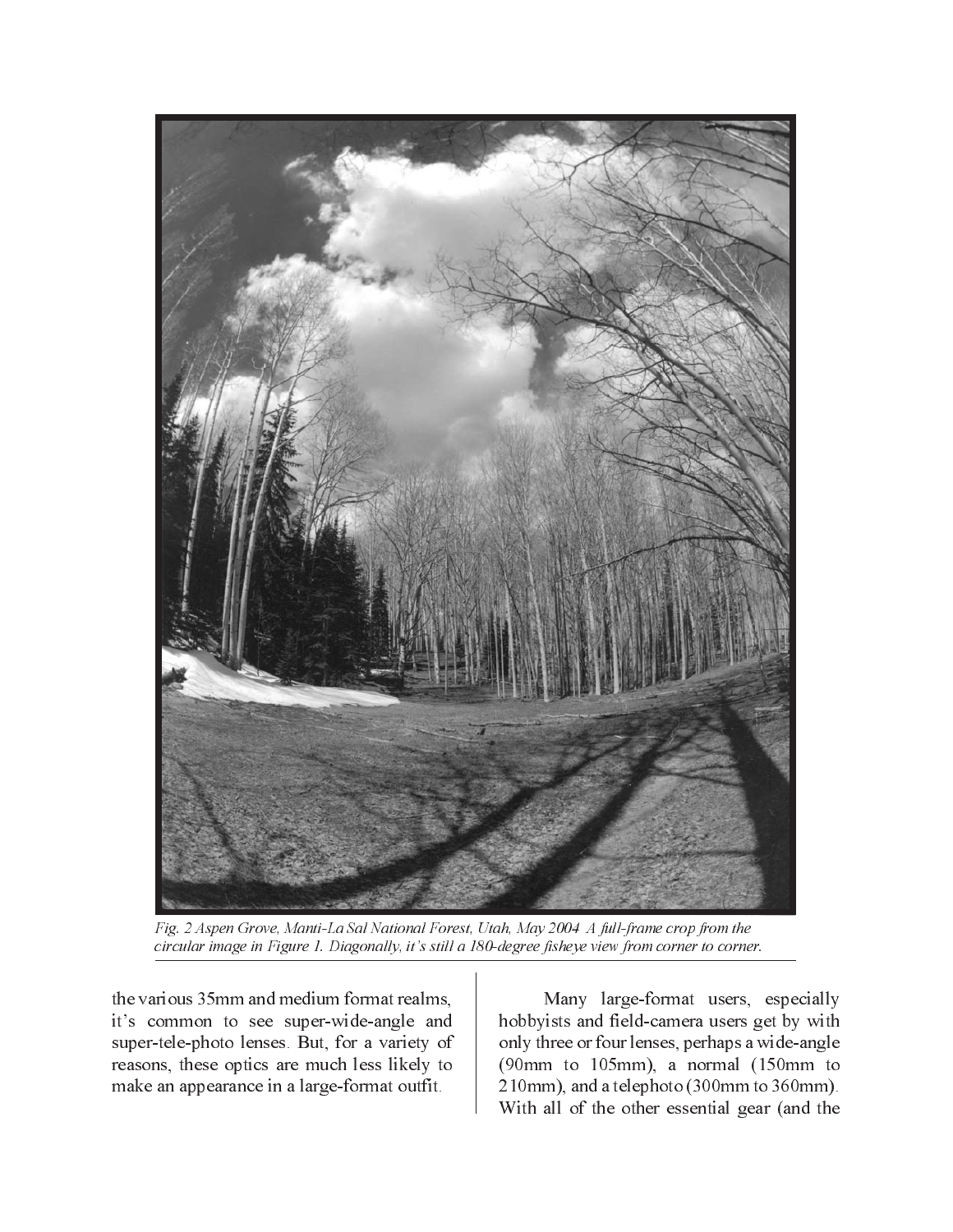

Fig. 3 The Toko 4x5 on the left supports a Mamiya 37mm f4.5 C Fisheye, while the Toko 4x5 on the right has a Spiratone 0.15X fisheye adapter attached to a Fujinon NWS 210mm f5.6 lens. The latter is lightweight, inexpensive and easy to adapt to any  $4x5$  camera. The former is heavy, hard to find, and expensive  $-$ - but the results are superb.

camera, of course) these lenses can be a big enough burden on the back -- not to mention the old wallet.

Like most large-format users, I started out in 35mm photography, and when I made the move to the larger formats, I wanted to replicate the various perspectives that were familiar to me in 35mm. The longest lenses were a problem because my field cameras just don't have enough bellows draw to accommodate them. In addition, most telephoto lenses are too costly, too big and too heavy for me to carry for any great distance. I get by with a large, heavy, 600mm Fujinon -which has about the same perspective as a lightweight 200mm lens in the 35mm format. If I need more "reach" than that, I rely on cropping in the darkroom -- which, fortunately, is much easier in the 4x5 format than in 35mm.

In the macro range, there are also fewer options for large-format users relative to 35mm. Here, the size and weight of the available lenses are not the most difficult obstacles -- it's the price. Fortunately, it's fairly easy to attach an enlarging lens to a Copal shutter, and the results are wonderful. I've had great luck using my "35mm" Minolta bellows lenses (12.5mm, 25mm, 50mm, and 100mm), which I have adapted to my large format, Copal #3 shutter.

At the short end of the large format lens perspective, there are many wide-angle lenses, but as the focal length shrinks, the size, weight, and cost head up. It took me some time to afford a Schnieder 47mm XL f5.6, but I'm glad I did. I've always liked the perspective from my Voightlander Heliar 12mm f5.6 (which I adapted for use on my 35mm Minolta) cameras) and wanted the same effect with my 4x5 cameras. The Schnieder 47mm XL f5.6 is up to the task.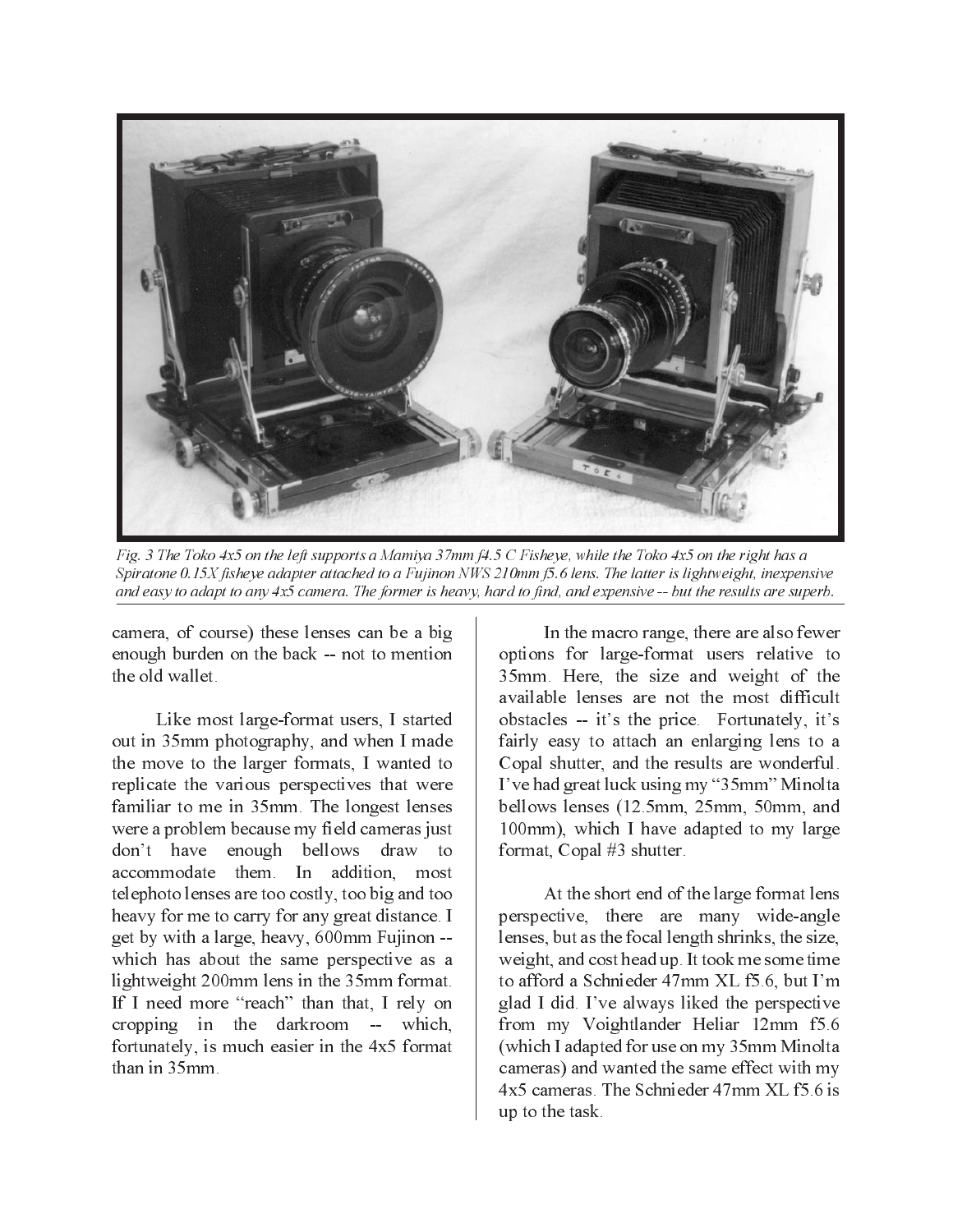With my 600mm Fujinon telephoto, 47mm Schnieder wide-angle, and Minolta bellows lenses, I felt I had the 4x5 format well covered. Well, almost. There was still a nagging hole in my large-format perspective -- a fisheve! I have never seen a fisheve lens for any of the larger formats, although they are fairly common in the smaller formats -- even medium format. I love the fisheve effect in 35mm and wanted to achieve it in  $4x5$ .

## **Choosing a Fisheye Lens**

The options for fisheye effects in large format are limited -- some would say nonexistent. There simply aren't any fisheye lenses -- full-frame or circular -- designed for large format cameras.

Over the years, there have been various "fisheye adapters" which attach to the front of a normal lens and provide a fisheye perspective. These adapters have been made in different "strengths", such as 0.25X and  $0.15X$ , and will provide a full-frame to a circular image depending on the adapter and the prime lens that are combined. I started out by exploring the Spiratone  $0.25X$  and  $0.15X$ adapters on my 210mm f4.5 NWS Fujinon, and the results were barely acceptable given severe constraints.

These adapters, when used with my 210mm lens, create a 53mm full-frame fisheye and a 32mm circular fisheye on my 4x5 cameras, respectively, but the quality just isn't up to my standards. At full aperture, only the central part of the image is in focus, and even stopped down all the way, the edges are still fuzzy. And "stopped-down all the way", in this case, means f90 and very long exposures. These adapters are fine for occasional use, but they just don't meet the needs of a serious lover of fisheye views.



Fig. 4 The solid line represents any film format. The inner circle is from a circular fisheve, while the outer circle is from a full-frame fisheye. A full frame fisheye lens can be used on a larger film format to create a circular fisheve image.

There are many true fisheve lenses that are potentially good choices for large-format use, but there are several obstacles to their use. But, before we get into that, it's important to consider the nature of a fisheve lens. Take, for example, a 7.5mm fisheye lens in the 35mm format. This would create the inner circle on Figure 4. This is a circular image on the film. But a 16mm fisheye in 35mm -- the outer circle -- provides a full-frame result.

If the same 16mm lens is adapted to a medium format camera, however, it provides a circular image on a medium format camera. For example, I adapted a Minolta 16mm f2.8 MC Rokkor-X full-frame fisheve lens to a Mamiya RB67 6x7 film holder. This created a circular image on the 6x7cm film format. So all I needed was a medium format, full-frame fisheye that I could adapt to being a 4x5 circular fisheye.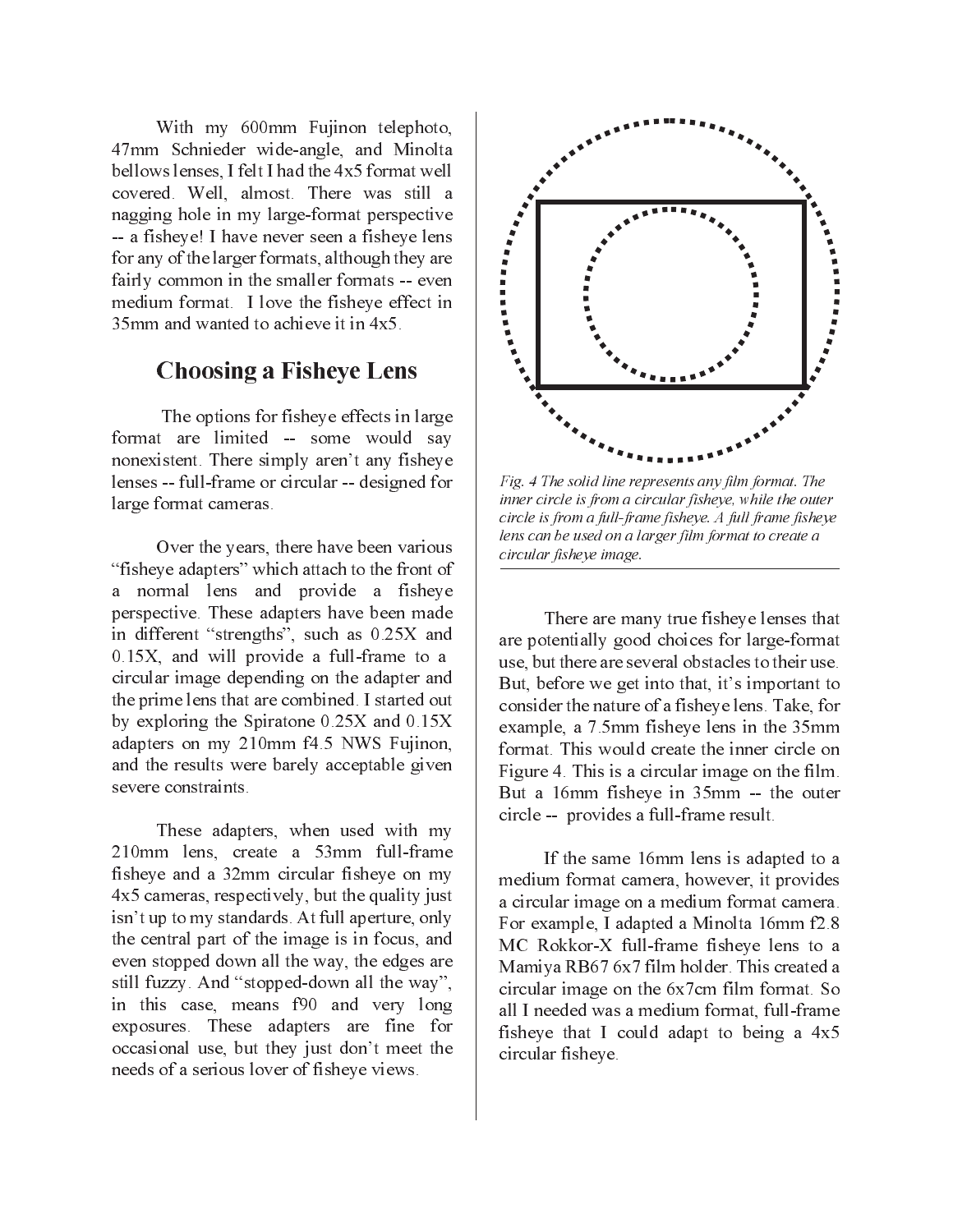

Fig.5 Aspen Grove, Manti-La Sal National Forest, Utah, May 2004. This is an enlargement of a small  $(17x25mm)$  chunk of the 4x5" (102x127mm) negative in Figure 1. That's just about half of a 35mm negative! Although it can be hard to find, the Mamiya 37mm is a stellar performer and meets the challenges of the 4X5 format.

There are many medium-format, full-frame fisheye lenses that can optically meet the needs of the large format user interested in a circular fisheye image. But all

of them will require some modification in order to be used.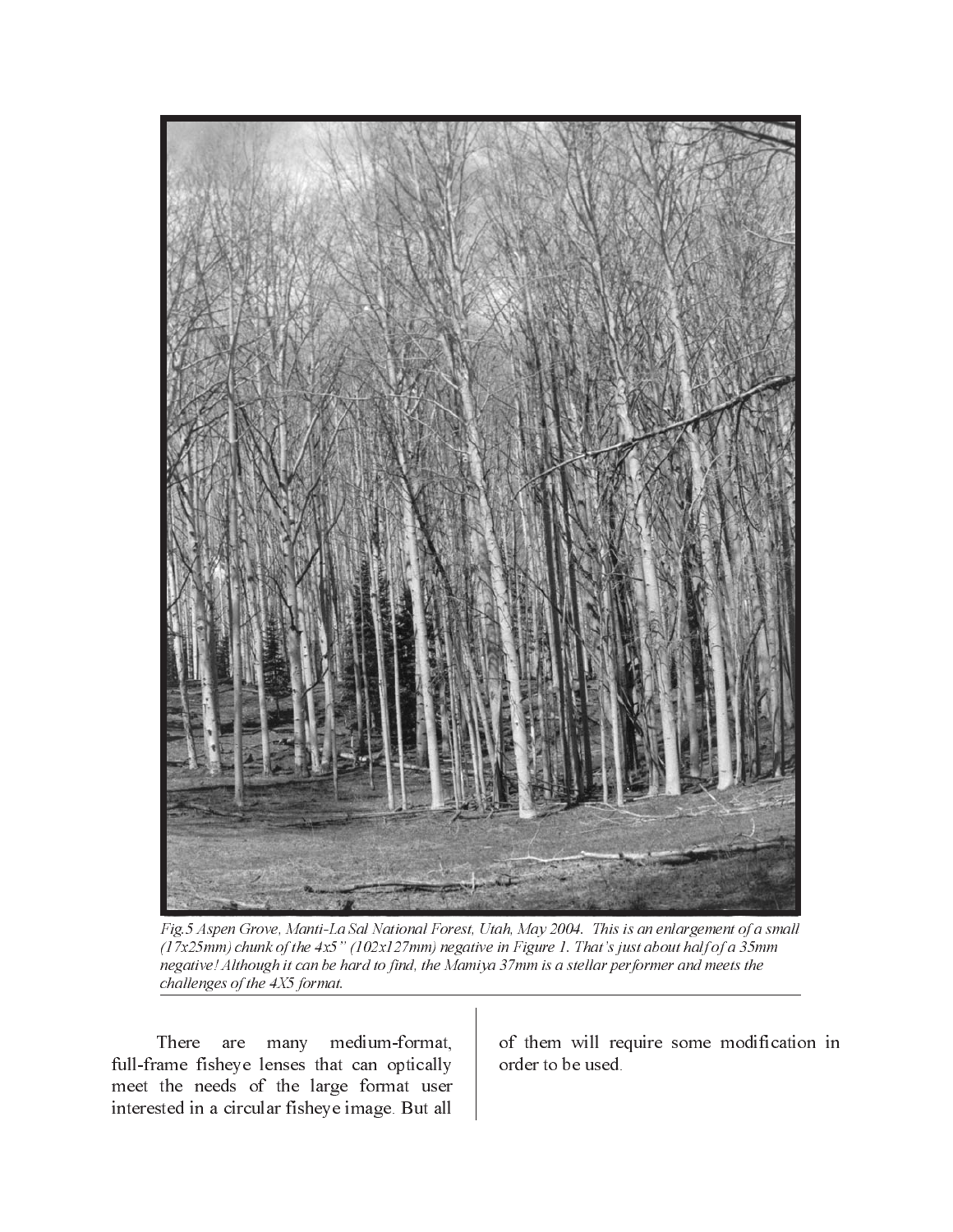Unlike most large-format lenses, most medium format lenses use a shutter inside the camera body -- which is cocked and released through the camera. Because of this, in order to use this type of lens on a large format camera, it must somehow be adapted to a typical large-format camera shutter, such as a Copal #1 or #3.



Fig.6 Pentax 35mm f4.5 Fish-Eye Takumar. At least three, slightly different versions of this lens were made, but they all would need to be somehow adapted to a typical large format shutter for use.

It is unlikely that you will find a commercially available adapter(s) of this type, but it's possible to make one or have one made. This might require the removal of the rear mount of the lens

Another consideration is the short amount of bellows the lens needs. There must be adequate distance between the rear of the lens and film plane to accommodate the shutter and the adapter(s) -- and without causing any physical vignetting of the image.

Another approach -- the one that I have used -- is to find a medium format, full frame, fisheye lens with both the aperture AND the shutter built into the lens. These lenses are, of

course, larger, heavier, and more expensive than lenses without a shutter, but they can save you time and trouble -- if you can find one with a shutter that can be cocked without being on a camera. AND can be fired also without being on a camera.

There is at least one medium-format. full-frame fisheye lens that is up to the challenge. It is the Mamiya-Sekor C 37mm f4.5 180° full-frame fisheye for the RB67 Pro S. Actually there were a few versions of this lens — the original RB67 37mm was single coated, while the RB67 C 37mm and later versions were multi-coated. They all might work just as well and in the same way as the lens I used here  $-$  the C 37mm.



Fig.7 Fish-Eye Mamiya-Sekor C f4.5 37mm. Here it is with the built-in metal lens shade that must be carefully cut off for 4x5 use.

It's designed for the Mamiya RB67 Pro S and has a 96.7mm image circle -- barely covering the 6x7 film format. That may seem odd, but a 96.7mm circular image is a 3.8 inch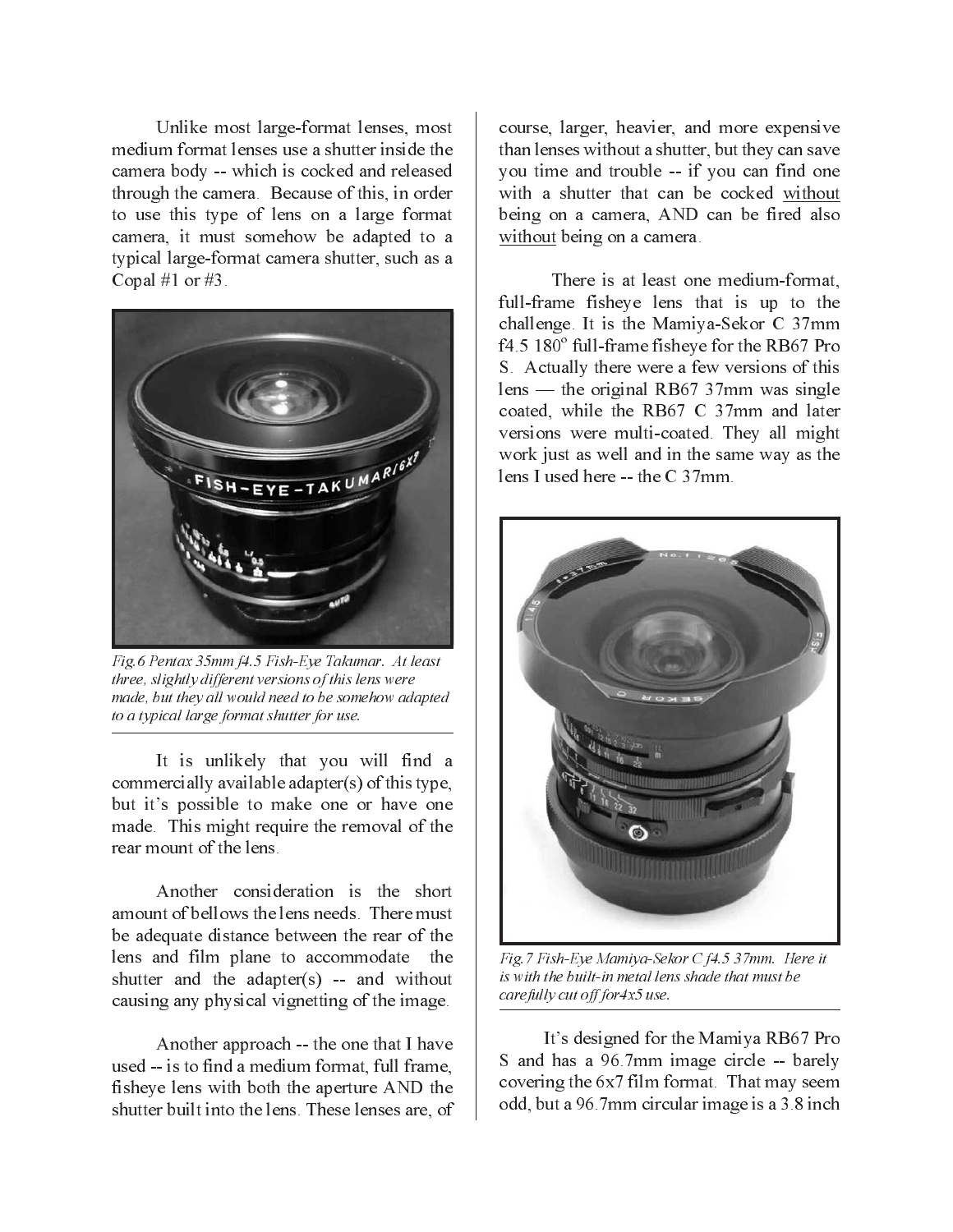diameter circle -- perfect for  $4x5$  film  $-$  if the built-in lens shade is removed. Remember, that the edges of the 4x5 image is "margin" and not used.

As to  $4X5$  close-ups with a fisheye — it depends on how close you want to get. As the lens is focused away from infinity, the image circle increases in size and it may be too large to fit into your particular camera's film holders. With my Mido film holders, I get a  $1/8$ " margin — at infinity — so I can focus a little bit closer, but not too much if I want to keep the entire circle on the film. Fortunately, with a 37mm lens (and it's incredible depth-of-field) you don't need to add too much extension in order to focus very close.

Of course, you have to figure out how to attach a medium format lens to your 4X5 camera. It all depends on the lens that you choose and the lensboard to which you plan to attach it. In my particular case, I discovered that the rear of the Mamiya-Sekor 37mm fits almost perfectly over the light shield ring on the 4X5 Wista lensboard. I epoxied the rear of the lens to a 77mm filter ring and then epoxied the filter ring to the front of the lensboard. (A possible alternate -- if you happen to have a spare RB67 body mount -- would be at attach that to a lensboard, but modifications would still be needed.) I then covered the seams with black silicone sealant to prevent any light leaks. I, of course, had to first drill out the lensboard to the width of the filter ring. Then I cut off the short, built-in lens shade on the front of the 37mm lens -- some fish-eye lenses have a short lens hood, others do not, but it must be carefully removed. The only "problem" for me is that the fisheye is now centered on the lensboard while all of my other lenses are slightly off-center (as they should be for my particular cameras), about 10mm lower than dead center. That's not really a problem though because my Toko Nikki II and Toko FL-452 allow for up to a

75mm drop on the front standard. I just drop the front standard 10mm when the fisheye is used to get the image in the center of the film. It's easy to see on the ground glass. The f4.5 aperture of the Mamiya-Sekor 37mm lens makes the image very bright and clear.

Unlike most (all?) other medium format fisheve lenses that have the shutter in the lens, the Mamiya 37mm fisheye shutter can be manually cocked and released when it is not on the RB camera. There are three pins on the rear of the lens. The two large ones cock the shutter. This is normally done by a levers inside the camera, but the pins can be moved easily with a thumb and index finger.



Fig.8 Rear plate of the Mamiya Sekor C 37mm f4.5 Fish-Eye. The rear shutter cocking and releasing pins can easily be used when removed from the camera.

Here is the process in detail:

1. Select your subject.

2. Cock the shutter on the lens by moving the two large pins on the rear of the lens to the red dots. Release them and they should automatically rest on the green dots -and the shutter should open.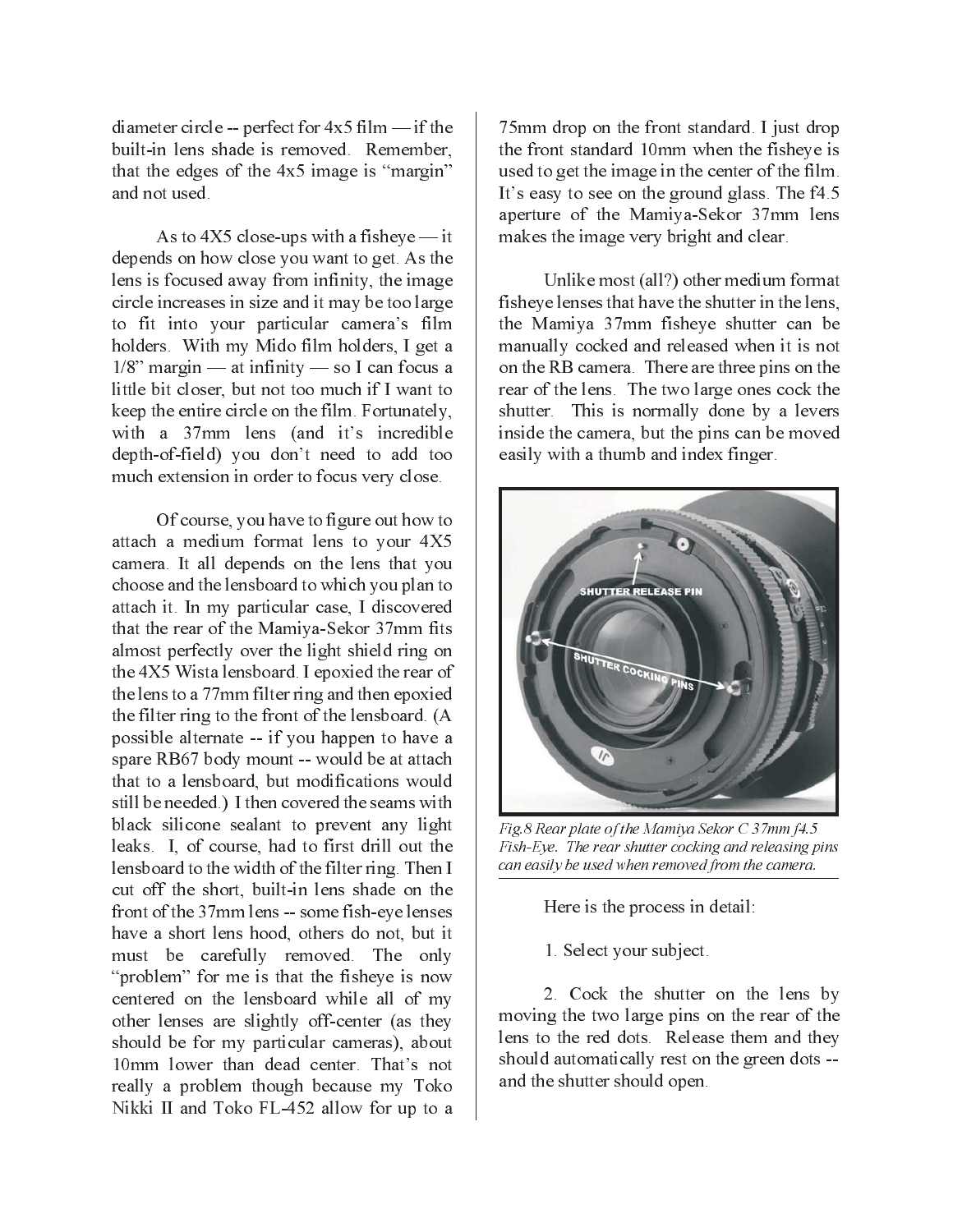3. Attach the lens to the camera. The aperture stays at f4.5. Focus and compose the image on the ground glass. If you want to check what will be in focus, there are two options with this particular lens. First, it has a depth-of-field scale on the top of the lens, which can help at wide apertures. Plus, there is a Depth-of-Field lever to stop down the lens to visually see what's in focus, if you want. But at f11, everything from infinity to three feet will be in focus!

4. Remove the lens and set it for "mirror" up" operation. There is a round dial on the side of the lens with a cable release connection in the middle -- see below. Lift and turn this switch to the "mirror up" setting.

5. Press and hold the third (small) "shutter release" pin on the rear of the lens, and slide the two larger "shutter cocking" pins back to their original positions. The selected f-stop will be set and the shutter will close.



Fig.9 The "Mirror Up" setting closes the shutter without firing it -- but it stays cocked. You release the shutter with a cable release or turning the dial.

6. Put the lens back on the camera and load the film into the back

7. Fire the shutter by turning the "mirror" up" dial back to its original position or use a cable release. The cable release approach is better because it will help to minimize vibration, and it is the only way to get long exposures when using the shutter's T setting.

To make additional exposures, just run through these steps again. Sure, it's not as quick and easy as using a typical large format lens and shutter, but with a little practice it almost becomes second nature. Just make sure that when you figure out a way to attach your fisheve lens to a lensboard that you leave enough space to easily access the pin(s) on the rear of the lens.



Fig. 10 The final product on a Toko Nikki-II 4x5 camera. The results speak for themselves.

The Mamiya 37mm fisheye lacks the built-in filters of some fisheye lenses. Filters are important to both B&W and color film but cannot be used with many, if not most, fisheye lenses. Fortunately, there is a way around this problem with the Mamiya 37mm fisheye. It happens to have a 40.5mm filter thread on the rear, so ANY filter can be attached -- even polarizers! Since my filter standard is 77mm,